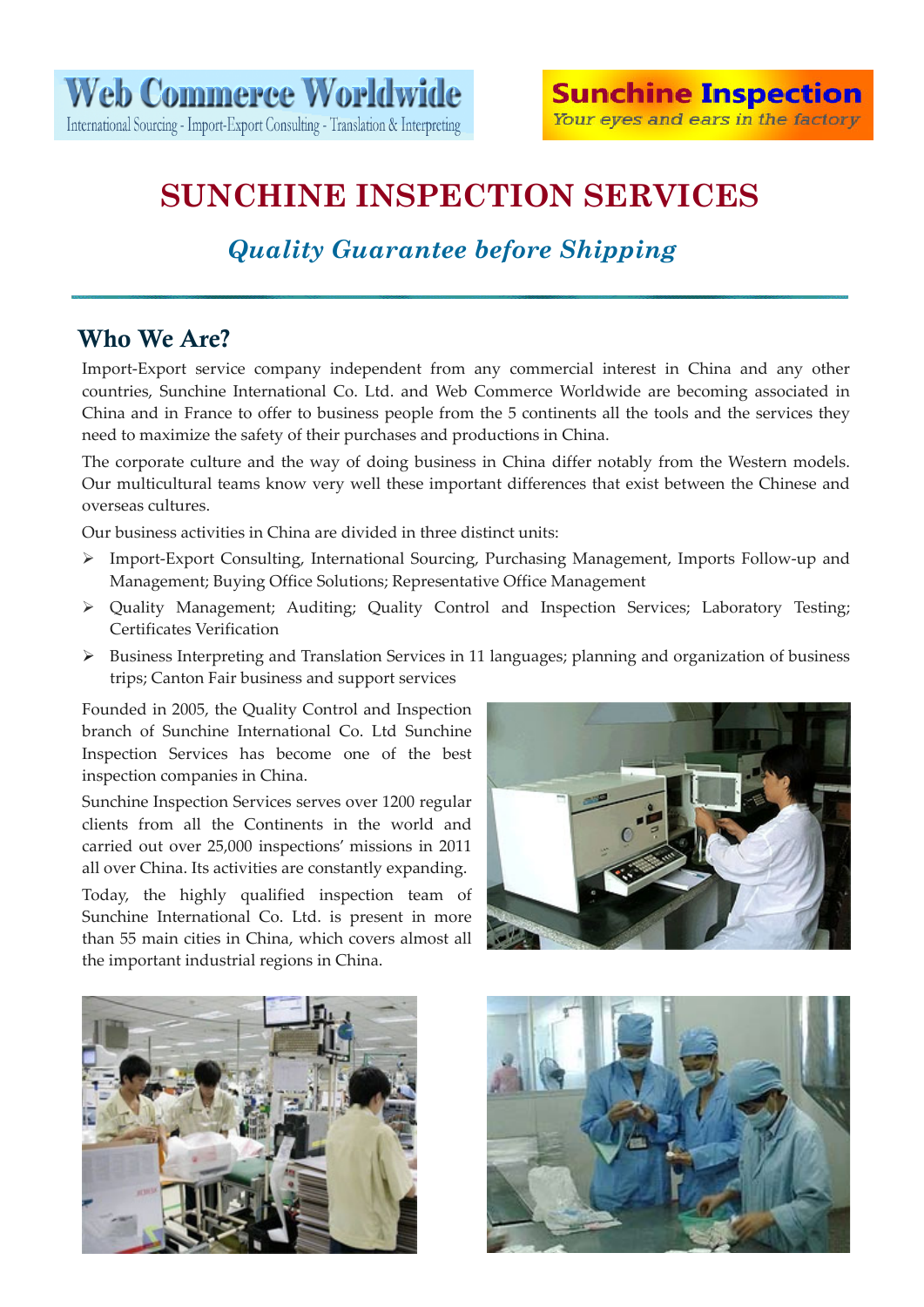## *Quality Guarantee before Shipping*

### Service

#### ¾ Production Monitoring (PM)

Constant oversight in your factory with daily reports on quality and production status

#### $\triangleright$  Initial Production Check (IPC)

Inspection of machinery, materials and accessories to be used for your order prior to production

#### ¾ During Production Check (DUPRO)

Control and recommendations for production processes and capacity; this inspection is carried out when at least 20 % of your production is completed.

The inspector checks workmanship quality, raw materials, product appearance, weight check, size measurements, functionality assortment, accessories, labelling & logos, packaging, packing and other special requirements

depending on the product specifications and the export market. The unfinished products and the compliance with the initial planning of production are also verified.

#### ¾ Pre-Shipment Inspection (PSI) also called Final Random Inspection (FRI)

This inspection, the most important, guarantees the conformity of production to your specifications and international standards. The pre‐shipment inspection takes place when 100% of the production is finished and packed. The inspector checks in the factory the completed products, the packaging and the packing by sampling according to the method AQL and the clients' own requirements and specifications.

#### ¾ Container Loading Check (CLC)

Guarantee the finished and packed goods meet your specifications (product type and quantity) and are securely loaded for shipment.

#### ¾ Factory Inspections / Factory Audit

Comprehensive assessment of the production facilities and organization according to ISO 9000 standards;

The factory Inspection confirms that your factory has the production capacity, technical know‐how and quality to meet your production needs and requirements.

#### $\triangleright$  Social Audit

Measuring a companyʹs level of social responsibility according to SA 8000 standard

#### ¾ Laboratory Testing

Ensures your importing products are in conformity to international regulations with complete content testing.

The tests are performed by internationally certified independent Chinese laboratories. We guarantee to you that the samples tested were taken from your production by our inspector, and not from a selection chosen by the factory.



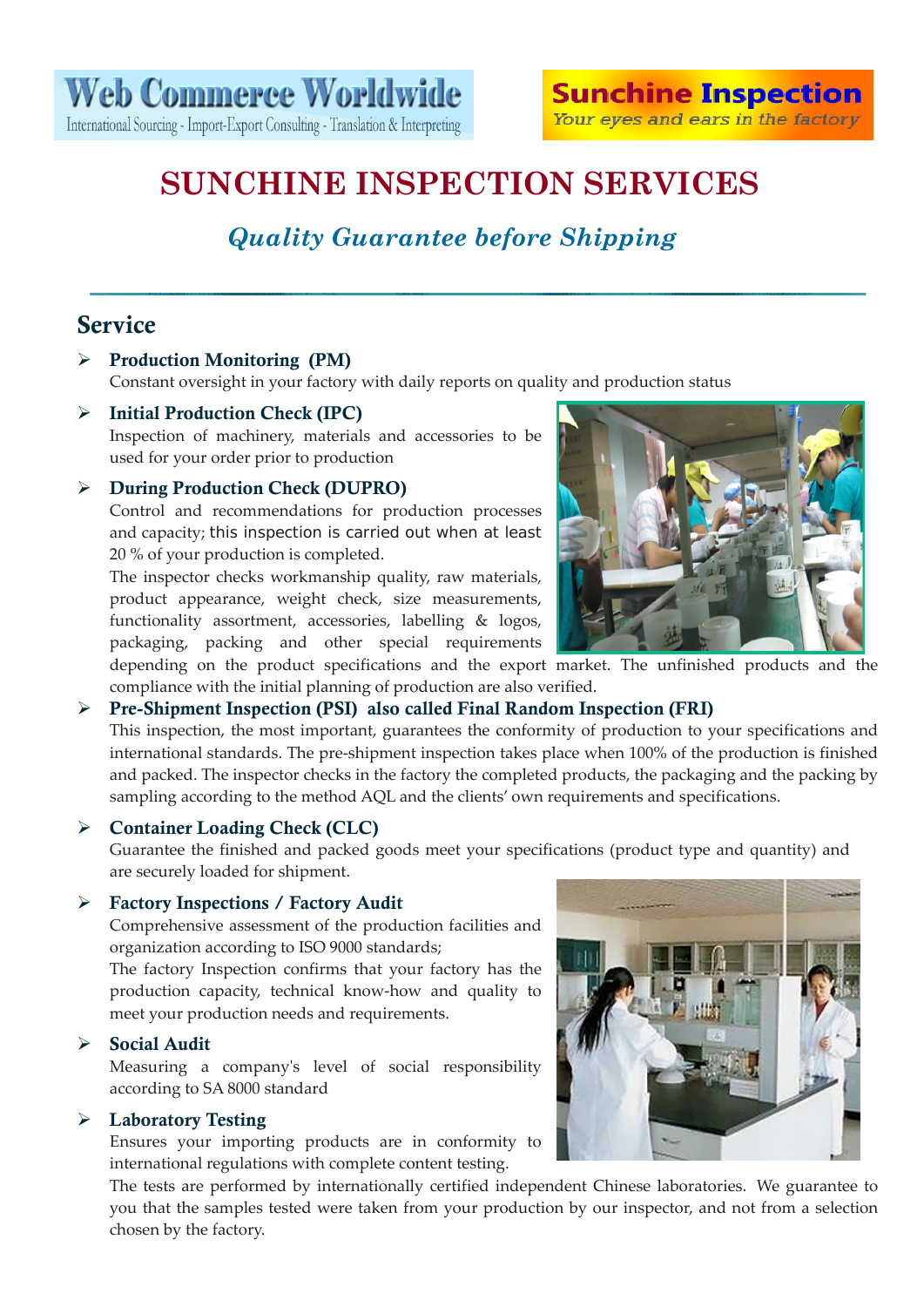### *Quality Guarantee before Shipping*

### *We help you control the quality step by step*



### **An excellent QC team**

¾ Well‐experienced and highly qualified inspectors familiar with domestic and overseas culture

 $\triangleright$  With both national and international certificates

¾ Inspector arranged according to client's product classification

¾ High‐skilled technicians oversee the production process in the plant

### *We are your eyes and ears in all over China*



*Service in more than 50 cities in China We are expanding continuously.*